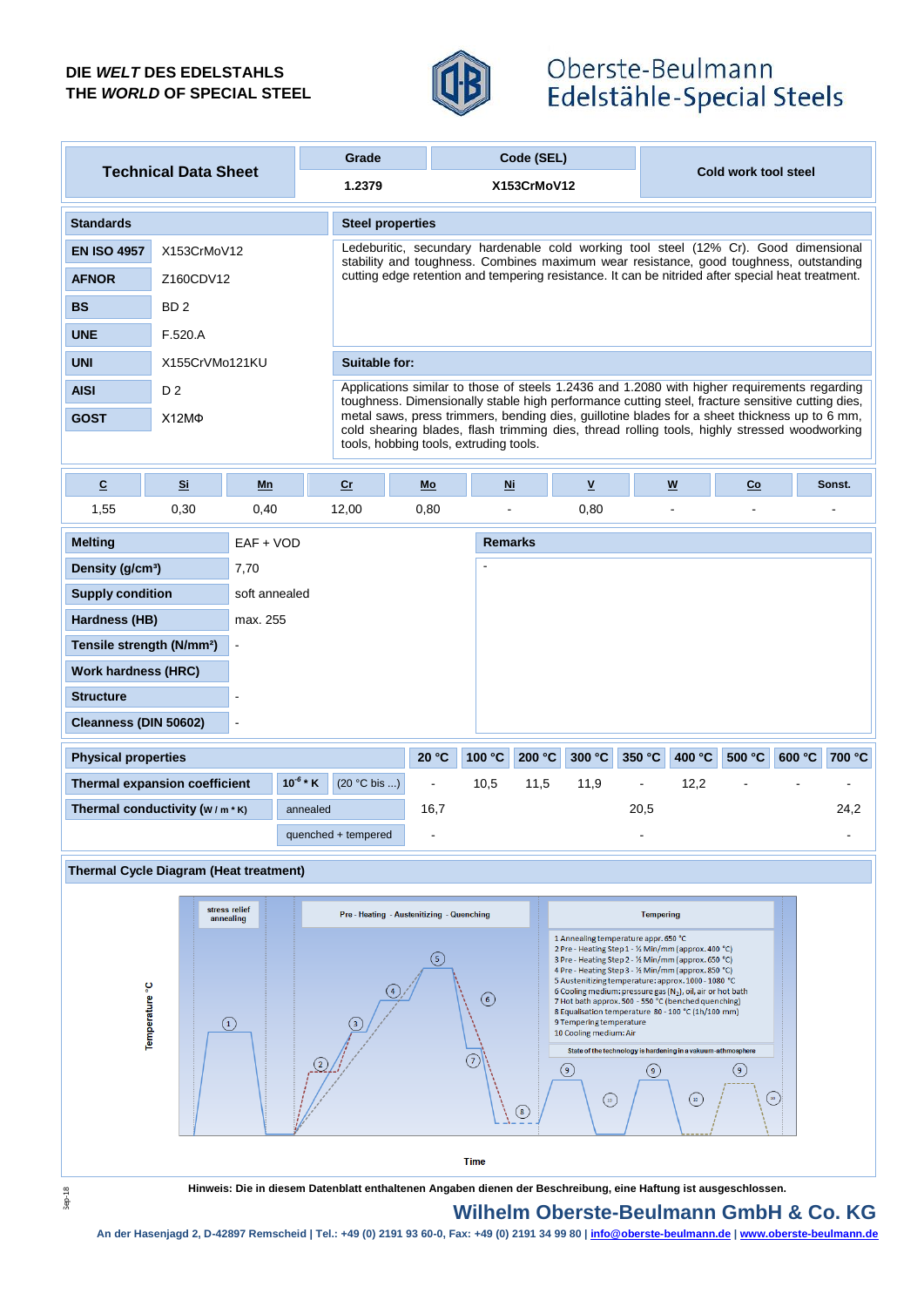# **DIE** *WELT* **DES EDELSTAHLS THE** *WORLD* **OF SPECIAL STEEL**



# Oberste-Beulmann Edelstähle-Special Steels

| <b>Heat treatment</b>   | Temperature (°C)           | <b>Cooling</b> | <b>Remarks heat treatment</b>                                                                                                                                                                                       |
|-------------------------|----------------------------|----------------|---------------------------------------------------------------------------------------------------------------------------------------------------------------------------------------------------------------------|
| Soft annealing          | $800 - 850$                | Furnace        | Controlled slow cooling in furnace                                                                                                                                                                                  |
| Stress-relief annealing | ca. 650                    | Furnace        | Slow cooling in furnace. After extensive machining process or complex shapes                                                                                                                                        |
| Hardening               | 1000 - 1040<br>1050 - 1080 |                | After through-heating hold for 15-30 minutes                                                                                                                                                                        |
| Pre - heating Step 1    | appr. 400                  |                | Austenitizing temperature 1050 - 1080 °C for secundary hardening.                                                                                                                                                   |
| Pre - heating Step 2    | appr. 650                  |                |                                                                                                                                                                                                                     |
| Pre - heating Step 3    | appr. 850                  |                |                                                                                                                                                                                                                     |
| Quenching               | $500 - 550$                | hot bath       | To reduce as possible thermal stress, size alteration and distorsion it is<br>recommended to use the softest quenching medium.                                                                                      |
|                         | appr. 80                   | Oil            |                                                                                                                                                                                                                     |
|                         | $220 - 250$                | Air            | Oftentimes a hot bath hardening with the advantage of less thermal stress. To<br>avoid stress corrosion cracks the steel has to be carried out immediately after<br>hardening and when the steel is at appr. 80 °C. |
|                         | appr. 80                   | pressure gas   | Cooling down to RT has to be disabled.                                                                                                                                                                              |



| Tempering - Hardness after tempering |     |     |     |     |     |                          |     |                          |                          |  |
|--------------------------------------|-----|-----|-----|-----|-----|--------------------------|-----|--------------------------|--------------------------|--|
| Temperature °C                       | 100 | 200 | 300 | 400 | 500 | 550                      | 600 | 650                      | 700                      |  |
| <b>HRC</b>                           | 63  | 61  | 58  | 58  | 58  | $\overline{\phantom{a}}$ | 50  | $\overline{\phantom{a}}$ | $\overline{\phantom{0}}$ |  |
|                                      |     |     |     |     |     |                          |     |                          |                          |  |

#### **Remarks for tempering**

Slow heating to tempering temperature immediatelly after hardening. Time in furnace 1 hour for each 20 mm of workpiece thickness but at least 2 hours. For following coating or nitriding we recommend elevated hardening temperature (1050 - 1080 °C) with sub

### **Continuous Cooling Transformation Chart (1030 °C) Continuous Cooling Transformation Chart (1080 °C)**





**Hinweis: Die in diesem Datenblatt enthaltenen Angaben dienen der Beschreibung, eine Haftung ist ausgeschlossen.**

## **Wilhelm Oberste-Beulmann GmbH & Co. KG**

**An der Hasenjagd 2, D-42897 Remscheid | Tel.: +49 (0) 2191 93 60-0, Fax: +49 (0) 2191 34 99 80 | info@oberste-beulmann.de | www.oberste-beulmann.de**